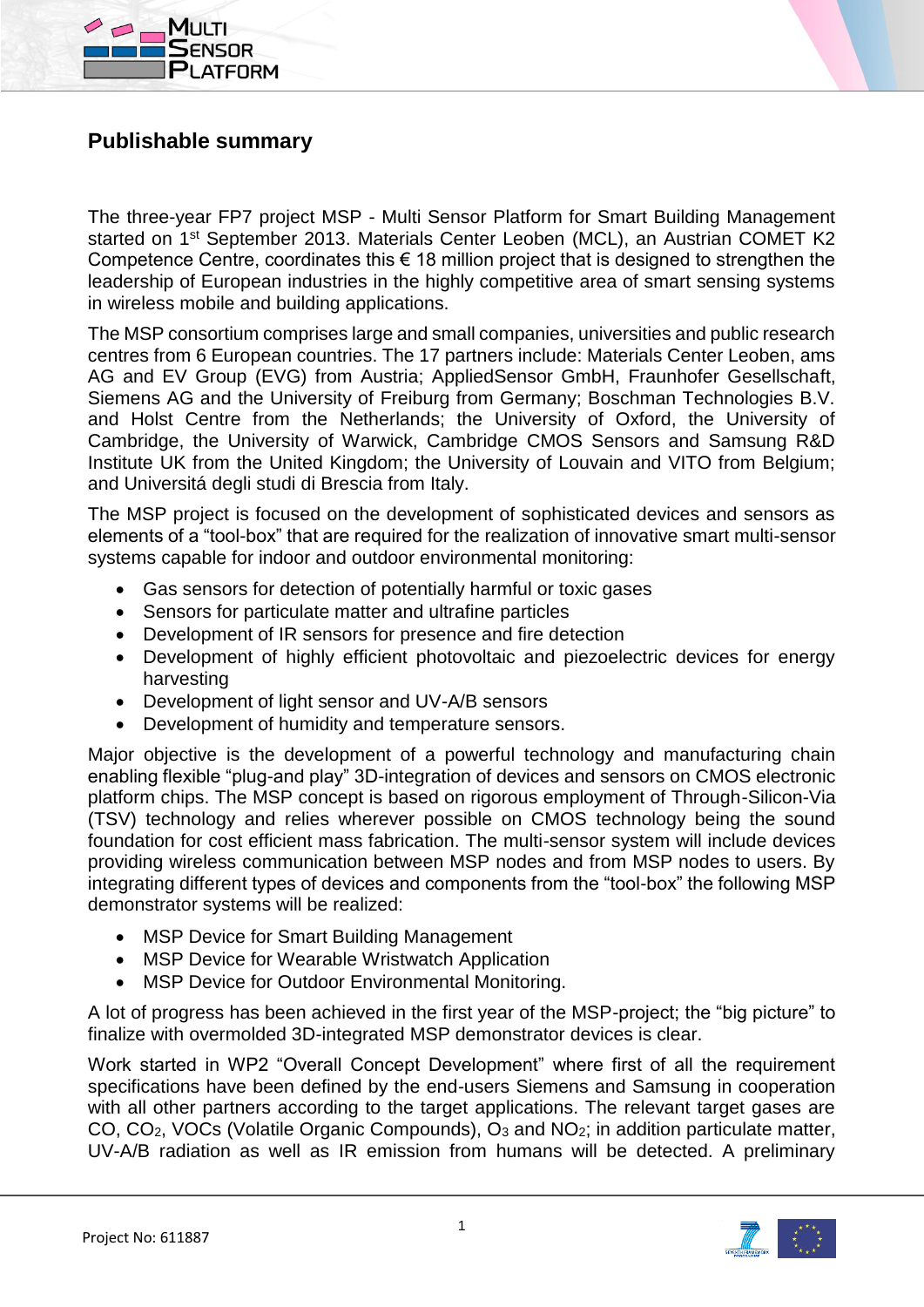

integration concept enabling 3D-stacking of the developed devices on a common CMOS platform chip has been developed. Due to technological restrictions several sophisticated devices such as the GaN-based gas sensors cannot be fabricated with TSVs. The 3Dintegration concept thus includes both devices with TSV-based contact plugs as well as components requiring wire bonding, and enables realization of a "hybrid" 3D-integrated encapsulated MSP demonstrator system.

A lot of progress has been achieved in WP3 "Development of Components and Devices", where a variety of gas sensors ranging from commercially available products and demonstrators systems to highly sophisticated devices based on graphene and nanowires are being developed. This is key for solving selectivity issues of electrical gas sensors with respect to the target applications. In addition other sophisticated devices such as piezoelectric energy harvesters based on ZnO-NWs and infrared detectors based on thermopiles are being developed. Extensive characterization and test measurements have been performed on these devices in WP4 "Characterization and Test of Components and Devices" both in the test labs of the individual device developers as well as in the specialized test labs of Siemens and Vito.

Among all fascinating developments the most important highlights are:

- Fabrication of Demo-Kit frontside photodiode device with 6 TSVs connections to the backside, which is solder ball bonded on a PCB (Fig.1a)
- Fabrication of Demo-Kit infrared sensor for people presence detection implemented on USB stick (Fig.1b)
- Successful integration of ultrathin (50 nm) SnO<sub>2</sub> gas sensing elements decorated with bimetallic AuPd nanoparticles on CMOS fabricated microhotplate-chips (Fig.2a) for highly sensitive CO detection in real life conditions (Fig.2b)
- Realization of AlGaN/GaN-based gas sensors, which are grown on Si substrates, implemented in a package (Fig.3a) optimized for ppb-level sensing of  $NO<sub>2</sub>$  (Fig.3b).

WP5 "Development of CMOS-Platform Chip (PC)" has been successfully started. Two generations of PCs are planned; the design of the 1st Generation platform chip has been already defined. The PC will provide pads for 3D-stacking of specific single sensor and is designed to provide high flexibility and to enable preliminary tests which are required for optimization loops. Key design rules and parameters of the TSV structures have been elaborated.

A lot of progress has been achieved in WP6 "Data Processing and Wireless Communication". Based on the MSP requirements, a wireless system level architecture has been developed. This receiver has been designed, and a silicon tapeout has been already accomplished. The 2.4GHz multi-standard radio supports Bluetooth V4.0 (also known as Bluetooth Low Energy or Bluetooth Smart), as well as the IEEE802.15.4 (also known as. ZigBee) and is designed to achieve best-in-class performance at world's lowest power consumption.

In parallel with WP2 specific packaging solutions have been elaborated in WP7 "Fabrication of 3D.integrated Demonstrator Systems". The packaging solutions are based on Film Assisted Molding (FAM) technology developed by Boschman for the encapsulation of sensor devices. The FAM technology enables an open window in the package of the MSP demonstrator devices for direct access of the ambient environment.

In WP9 "Exploitation" an exploitation team has been set up and an exploitation task catalogue has been elaborated to ensure a sustainable exploitation of the project results.

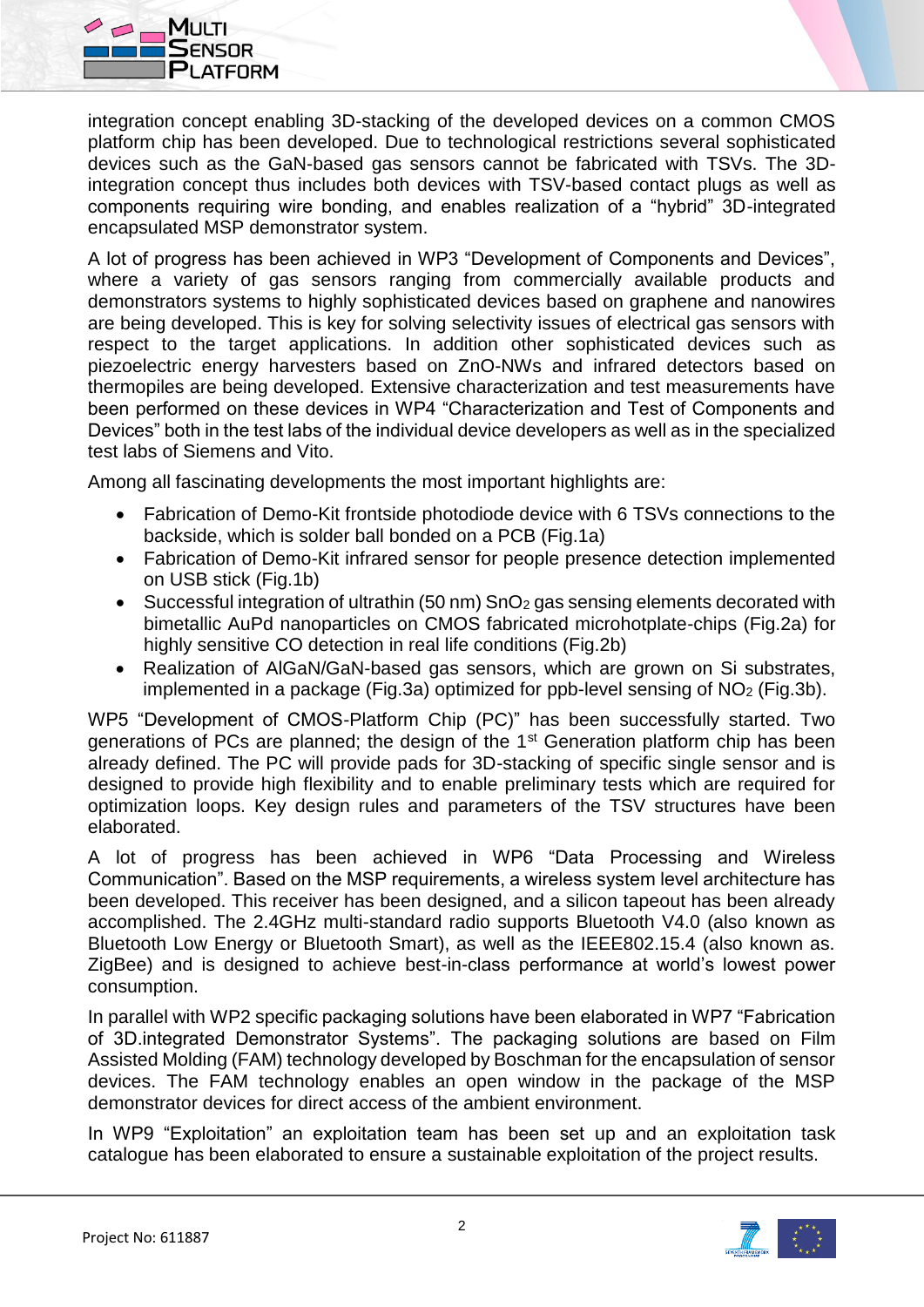

Major goal is to expand the present MPW service facilities and to offer additional features for specific sensing functions.



*Fig.1a: Demo-Kit of frontside photodiode with implemented TSVs.*



*Fig.3a: Ultrathin SnO<sup>2</sup> gas sensing layers decorated with AuPd nanoparticles on CMOS fabricated microhotplate-chips.*



*Fig.4a: Four AlGaN/GaN sensor dies in a single package.*



*Fig.1b: Demo-Kit of IR sensor implemented on USB stick.*



CO [ppm]

*Fig.3b: Gas sensor response of SnO2-thin film functionalized with PdAu-NPs in real-life environmental conditions.*



*Fig.4b: Response to NO<sup>2</sup> concentrations in the 10 ppb to 100 ppb range in air at 50% RH*